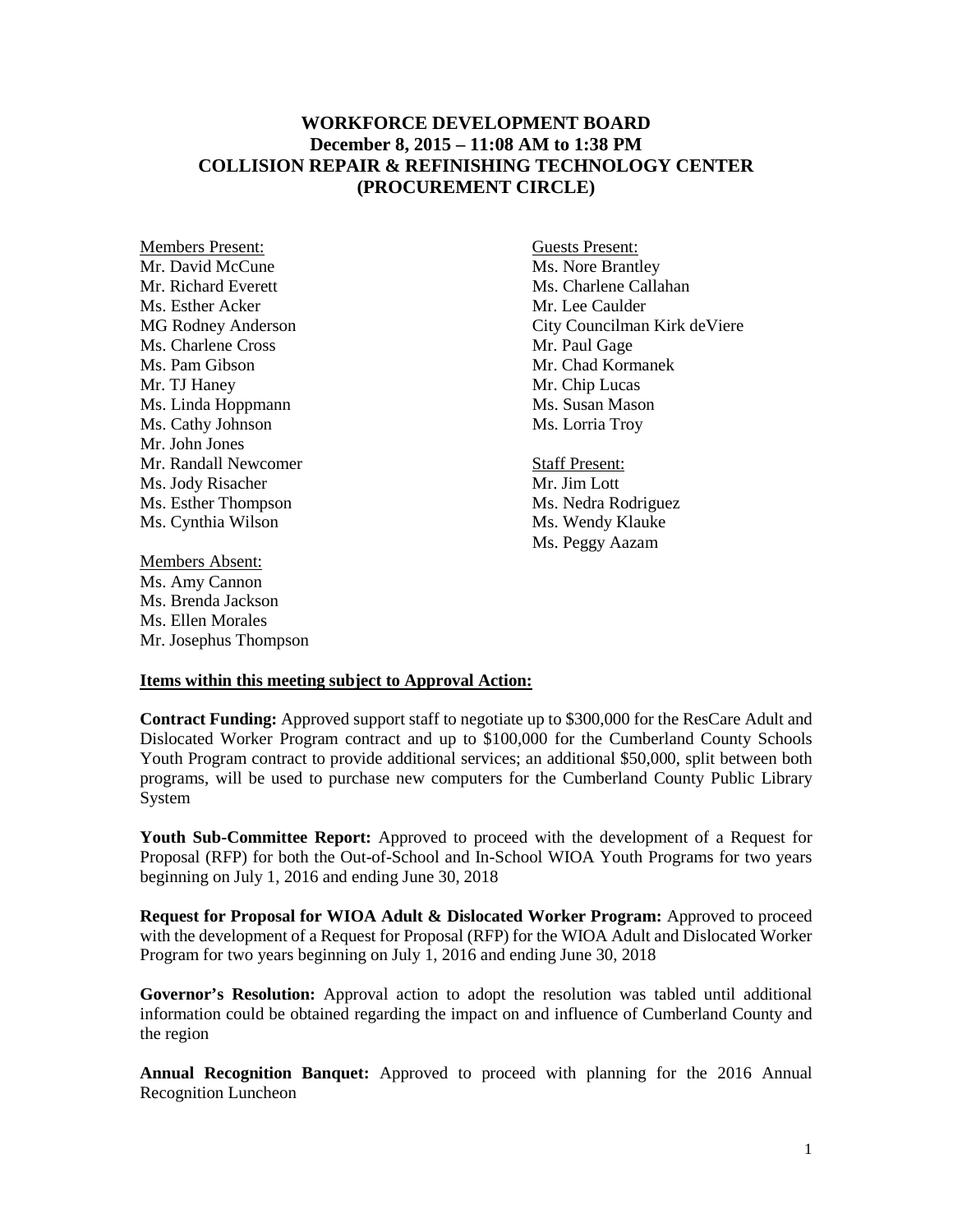## **Sub-Committee Meetings (Called to order at 11:08 am)**

- **Business and Finance-** Ms. Linda Hoppmann, Chair of the Business and Finance Sub-Committee, presented two items for information:
	- o **Finance Report** Ms. Nedra Rodriguez, Accountant II, provided an update regarding the financial position of the Center as of December 7, 2015. Fiscal Year (FY) 2016 Workforce Innovation and Opportunity Act (WIOA) funds, along with the remaining FY2015 Workforce Innovation Act (WIA) funds, provide for a total of over \$3.4 million for FY2016. The accrued/obligated funds included in the report for Adult, Dislocated Worker, and Youth Services includes the current contracts for the programs. An unobligated balance of over \$760,000 remains in funds after taking into account expenses and known accrued/obligated/reserved funds. The Business and Finance Sub-Committee accepted the financial report as information only.
	- o **Contract Funding** Due to the unobligated balance of over \$760,000, and the Board's previous approval (at the October 6, 2015 meeting) to consider negotiating additional funding into the contracts, it was recommended that the WDB consider an action to allow for WDB support staff to negotiate up to \$300,000 for the ResCare Adult and Dislocated Worker contract and up to \$100,000 for the Cumberland County Schools Youth contract to provide additional services. In addition, it was recommended to provide an additional \$50,000 (with the cost to be split between the programs) to the Cumberland County Public Library System in order to purchase new computers. Mr. Jim Lott, Director, explained that the Career Center has been working with the library and has found them to be a valuable partner in the joint mission of assisting job seekers and employers. The library hosts job fairs and provides job seekers unlimited access of computers. The library has also proved to be a great source for finding out-of-school youth. Career Center staff have agreed to visit the library once a week, and library staff will be trained to assist individuals with registering with NCWorks Online. The endeavor will allow for the expansion of services for the community. Ms. Jody Risacher explained that the funds will be used to purchase laptops, which due to their portability, can be used at job fairs, classes and workshops offered by the library. The contractors will have up to June 30, 2016 (expiration date of the contracts) to use the additional funds; obligations will carry over into the new fiscal year. Ms. Hoppmann made a motion to bring the recommendation for the support staff to negotiate additional funding into the contracts and to purchase computers for the library to the full Board for their consideration; MG Rodney Anderson seconded the motion.
- **Youth** Ms. Charlene Cross, Chair of the Youth Sub-Committee, presented two items of information:
	- o **Youth Sub-Committee Report** Ms. Cross provided a brief update on the Youth Sub-Committee, which met on Friday, December 4, 2015. Two youth participants and a Cumberland County Schools Counselor attended the meeting and shared their perspectives of the Youth Program and participating in work experience opportunities. According to the U.S. Department of Labor (USDOL), Employment and Training Administration (ETA), final regulations for the Workforce Innovation and Opportunity Act (WIOA) will be issued in 2016 after careful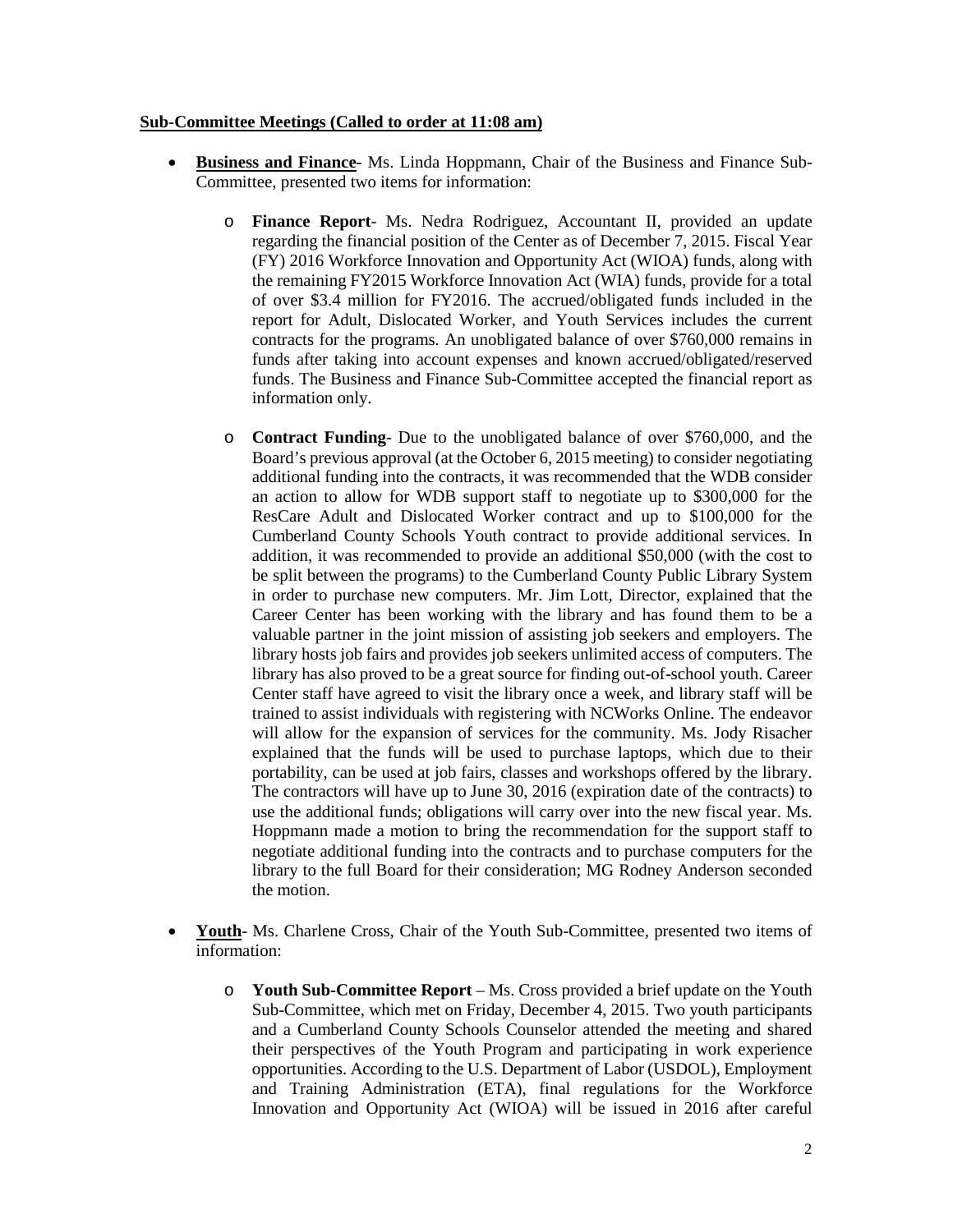review and consideration of the comments received as the result of the Notice of Proposed Rulemaking (NPRM) documents which were open to the public until June 15, 2015. In the meantime, the USDOL ETA has been releasing Training and Employment Guidance Letters (TEGLs), the most recent of which provided guidance for the Youth Program Transition (TEGL No. 8-15, dated November 17, 2015). With the shift under Title I of WIOA to expend at least 75% of Youth funding on Out-of-School Youth (OSY), the Department expects the cost per participant under WIOA to increase as many OSY require more intensive and costly services. Consequently, fewer participants might be served under the WIOA Youth Program due to the increased emphasis on the OSY population. The pool of individuals that will meet eligibility as an OSY has significantly increased due to: increased OSY age eligibility through the age of 24; only two categories of OSY require low income for eligibility; determination of low income status has also been expanded to include individuals who receive a free or reduced-price lunch and those who reside in "high poverty areas," though this term has not yet been defined; and young adults who have not necessarily dropped out of high school but are of compulsory school age who have not attended school in the most recent school year quarter are considered OSY. A chart included in the report compared WIA and the new WIOA eligibility provisions. With the additional eligibility provisions, youth service providers are better able to reach young adults who are on the path to become disconnected. The TEGL also underscores the importance of working in partnership with the other core programs under WOA, including Adult Education and Literacy and Vocational Rehabilitation. Attendees of the recent Workforce Development conferences shared their experiences and reported that Cumberland County is on the right track for the transition to WIOA. One of the biggest impacts that came out of a workshop is to not only consider the eligibility of an OSY but also their suitability for the program. We should not be fixated on bringing people in and getting caught up in numbers; when it comes to older youth, we need to concentrate on those who are self-motivated to succeed. The current contract with Cumberland County Schools, which began May 1, 2014, has an option for a third year extension. However, due to the major changes to the Youth Program with the passage of WIOA, the Youth Sub-Committee is recommending that the Board approve the development of a new Request for Proposal (RFP) for the Youth Program contract(s) to begin July 1, 2016. The RFP will allow for entities to apply for the In-School portion (25%), the Out-of-School portion (75%), or both. The Board and Youth Sub-Committee will be involved in the review of the proposals. Ms. Cross made a motion on behalf of the Youth Sub-Committee to bring the recommendation to the Board to proceed with developing an RFP for the Out-of-School and In-School Youth Programs for a new two year contract for the time period of July 1, 2016 through June 30, 2018. The next Youth Sub-Committee meeting is scheduled for noon on Friday, February 5, 2016 at the Career Center.

o **Update on Contract for WIOA Youth Program –** Mr. Chip Lucas, Executive Director, Career and Technical Education (CTE), for Cumberland County Schools (CCS), provided an update on the WIOA Youth Program as of December 4, 2015. There are currently 294 total youth participants, including those in follow up status. Staff members are working hard to secure sites for on-going, year-round work experience opportunities for Out-of-School youth participants. Among the secured and prospective sites are: Cape Fear Valley (three of four participants interviewed on November 12th have been hired); TJ Maxx (four participants interviewed and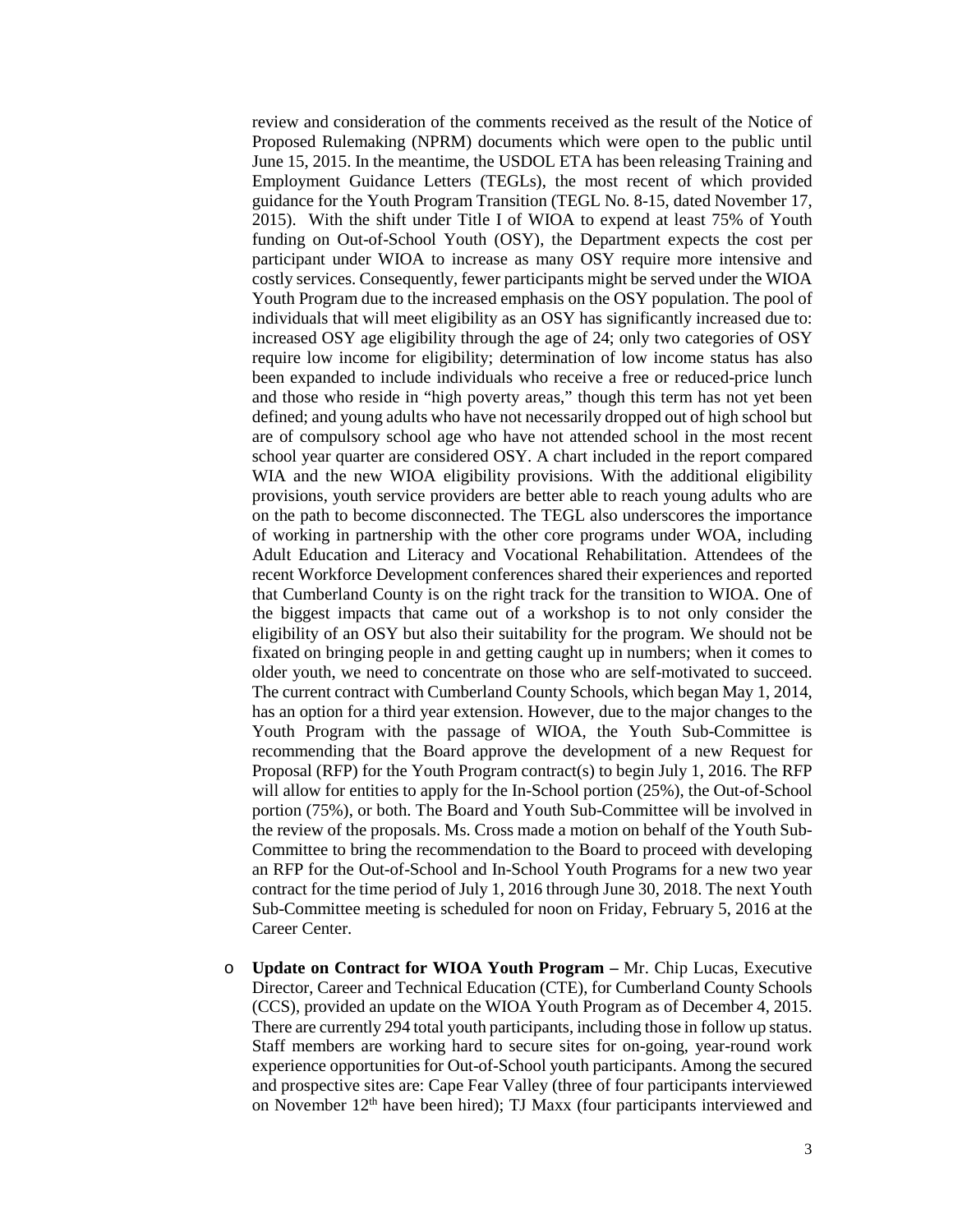hired; orientation began November  $25<sup>th</sup>$ ); Sophia B. Pierce & Associates (one participant hired to start December 1st); CCS Westarea Elementary School (one participant hired to start December 1<sup>st</sup>); City of Fayetteville; Veterans Administration Hospital; Hair in Motion Salon; Town of Hope Mills; Cross Creek Animal Hospital; FSU. Eleven participants have been cleared through Cape Fear Staffing and are ready to work. Staff is also very involved in professional development and outreach opportunities throughout the community and region, including: the Youth Partnership Luncheon on October  $6<sup>th</sup>$ ; Youth Summit Planning meeting on October 16<sup>th</sup>; Great Oak Youth Development Center Beyond High School Presentation on October 24<sup>th</sup>; NCWorks Partnership Conference in Greensboro, October 28-30<sup>th</sup>; Fayetteville Technical Community College (FTCC) HRD/CRC meeting on November 10<sup>th</sup>; Housing Authority Job Training Workshop on November 18<sup>th</sup>; Juvenile Crime Prevention Center meeting on November 18<sup>th</sup>; NC Youth Summit Planning Conference Call on November 19th; and the Job Corps Job Fair on November 20<sup>th</sup>. Eight youth participants attended the Cultural Enrichment Event on Saturday, November  $7<sup>th</sup>$ ; they enjoyed dinner at the Hilltop House Restaurant and then attended the play, "Guess Who's Coming to Dinner" at the Cape Fear Regional Theater. As of November 30, 2015, 57% of the FY2016 contract (which covers April 1, 2015-June 30, 2016) has been spent and/or accrued. Ms. Monica Greene was hired as the new Youth Case Manager, filling the position vacated by Mary Finney who left in August. Ms. Greene began on November 9<sup>th</sup> and previously worked at the Department of Social Services (DSS). Ms. Nore Brantley, Career Development Coordinator with CCS, visited the Tarheel Challe*NG*e Academy in Sampson County on Monday, December 7<sup>th</sup>, to speak about the WIOA Youth Program and provide materials to Cumberland County residents. The Academy, which is sponsored by the State of North Carolina and the North Carolina National Guard, is a 22-week, military-oriented resident program that concentrates on providing high school dropouts and other young adults who, if left unguided, may be at risk for problematic situations. Ms. Brantley was invited to attend the graduation on Friday, December  $11<sup>th</sup>$  and will continue to develop a partnership with the Academy, which is a great opportunity to expand knowledge of services and resources in the community. The Youth Sub-Committee accepted the update as information only.

- **Planning and Evaluation** Mr. Richard Everett, Chair of the Planning and Evaluation Sub-Committee, presented two items of information:
	- o **Update on Contract for WIOA Adult & Dislocated Worker Program -** Ms. Lorria Troy, Project Director for ResCare Workforce Services, provided an update on the WIOA Adult & Dislocated Worker Program. The report included updated year-to-date contract measures for the categories of Customers Enrolled in Basic Career Services, Customers Placed in Unsubsidized Employment, Customers Receiving a Training Service, Customers Enrolled in Intensive Service, and New Customers Enrolled in Occupational Training. Program highlights included enrolling 88 transitioning military into the OSHA 30 & Lean Six Sigma, CATV & Fiber Optics Training in partnership with the FTCC Transition Tech program, customer service training and team building activities for all Career Center staff, the development of a PowerPoint orientation for Center-wide programs and projects to be implemented as part of outreach and training activities, and orientation and initiation of training services for residents of the Fayetteville Metropolitan Housing Authority. 56% of the Adult portion of the contract and 47%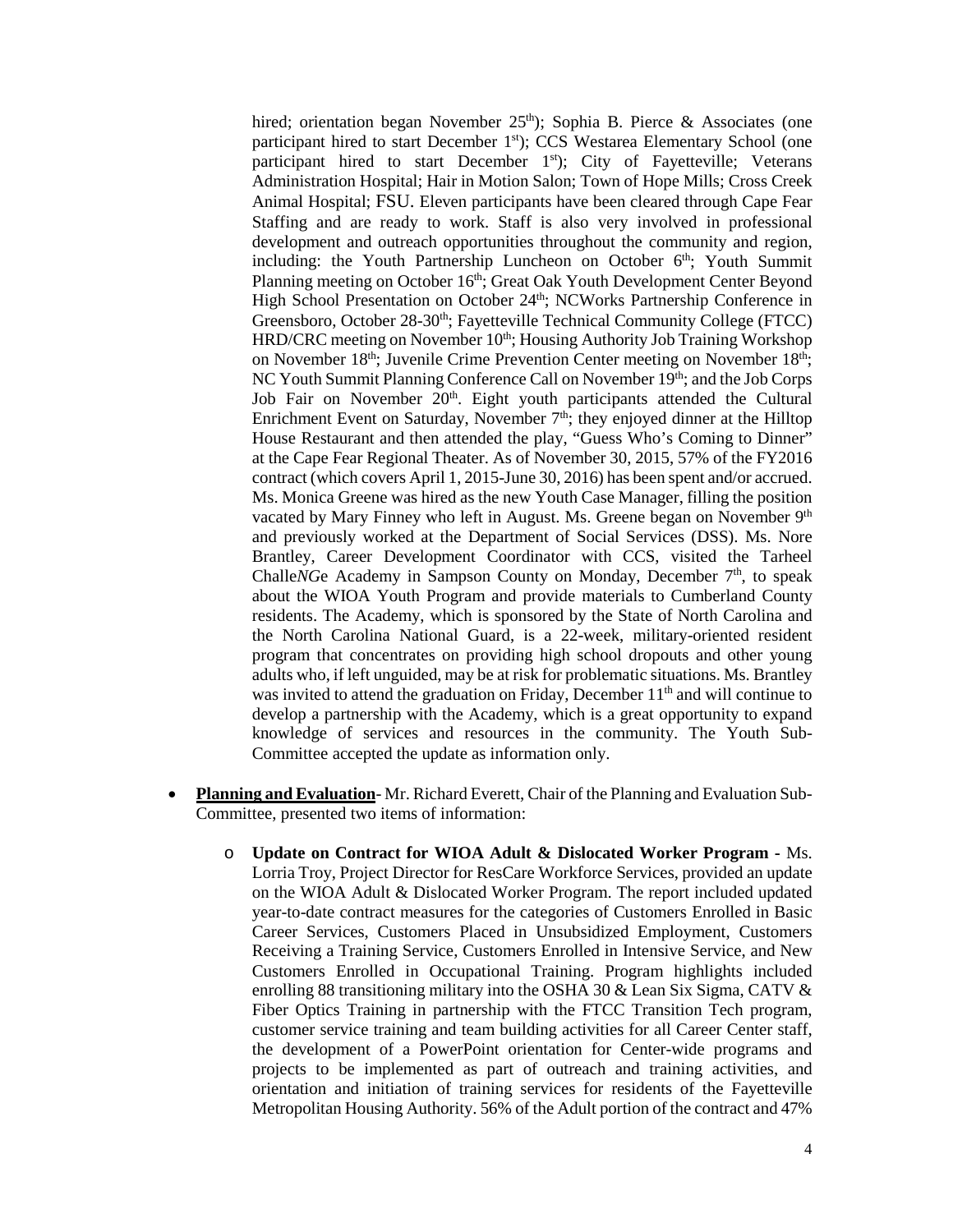of the Dislocated Worker portion of the contract have been obligated. The report included participant triumphs of not only exited participants, but also those who have overcome challenges in order to get into training. The Business Services Coordinator has participated in various employer outreach and professional development activities, and he has initiated or secured several On-the-Job Training (Juliangel Corporation dba IHOP and Alfred Jones, CPA) and Transitional Employment Training (Ashby's Menswear LLC and Marquis Market LLC) contracts. On-the-Job contracts have been successfully completed with Bass Air Conditioning, Hercules Steel Company, and NC Tactical Security Services. Ms. Troy thanked Mr. McCune for referring Ivey Mechanical. The Business Services Coordinator recently met with the president of Ivey Mechanical who reported difficulty finding qualified individuals for the positions of plumbing helper and piping installer for a project at Fort Bragg. The company has also received a contract with Sanderson Farms and will need to hire more than 70 individuals with plumbing and piping backgrounds for that project. The president has requested assistance from the Cumberland County Career Center to help pre-screen and/or train individuals to fill the positions. The Career Center has introduced *Roadmaps to Success*, a five day training program geared toward employment success. Participants will be challenged to re-think unsuccessful patterns of thinking and behaving and will be introduced to the idea that job seeking, job keeping, and job growth parallel going on any journey; every journey takes planning, preparing, support, direction, and having a back-up plan just in case the unexpected happens. The training also provides activities to improve the job seekers chances of getting their foot in the door of employment. They will learn to effectively market and sell their skills and create positive first impressions on paper and in person. Other workshops available at the Center include Computer Basics 1  $\&$  2, which focus on most basic computer literacy processes including the internet, keyboarding, computer hardware and software (Microsoft Windows), all while conducting a more effective online job search and exploring the importance of life-long computer learning. The Talent Development Consultant (TDC) report showed several successful participants placements, including a Chief of Information Operations for the U.S. Army Cyber Command with a salary of \$110,000 annually with benefits and several truck drivers at various trucking companies with a minimum salary of \$40,000 annually with benefits. The Planning & Evaluation Sub-Committee accepted the update as information only.

o **Request for Proposal for WIOA Adult & Dislocated Worker Program** – The contract with ResCare Workforce Services to provide Adult and Dislocated Worker services through an Integrated Services Model will expire on June 30, 2016. The Cumberland County Workforce Development Board, through its fiscal agent, Cumberland County, must solicit contract proposals for these services following all procurement rules and processes of Cumberland County and the state of North Carolina. Members of the Workforce Development Board and staff will be involved in the review process, which will include in-person interviews with the applicants. The recommendation of the review team will be discussed and voted on by the Board. Mr. TJ Haney made a motion to bring the recommendation to the Board to proceed with developing an RFP for the Adult and Dislocated Worker Programs for a new two year contract for the time period of July 1, 2016 through June 30, 2018; Mr. Everett seconded the motion.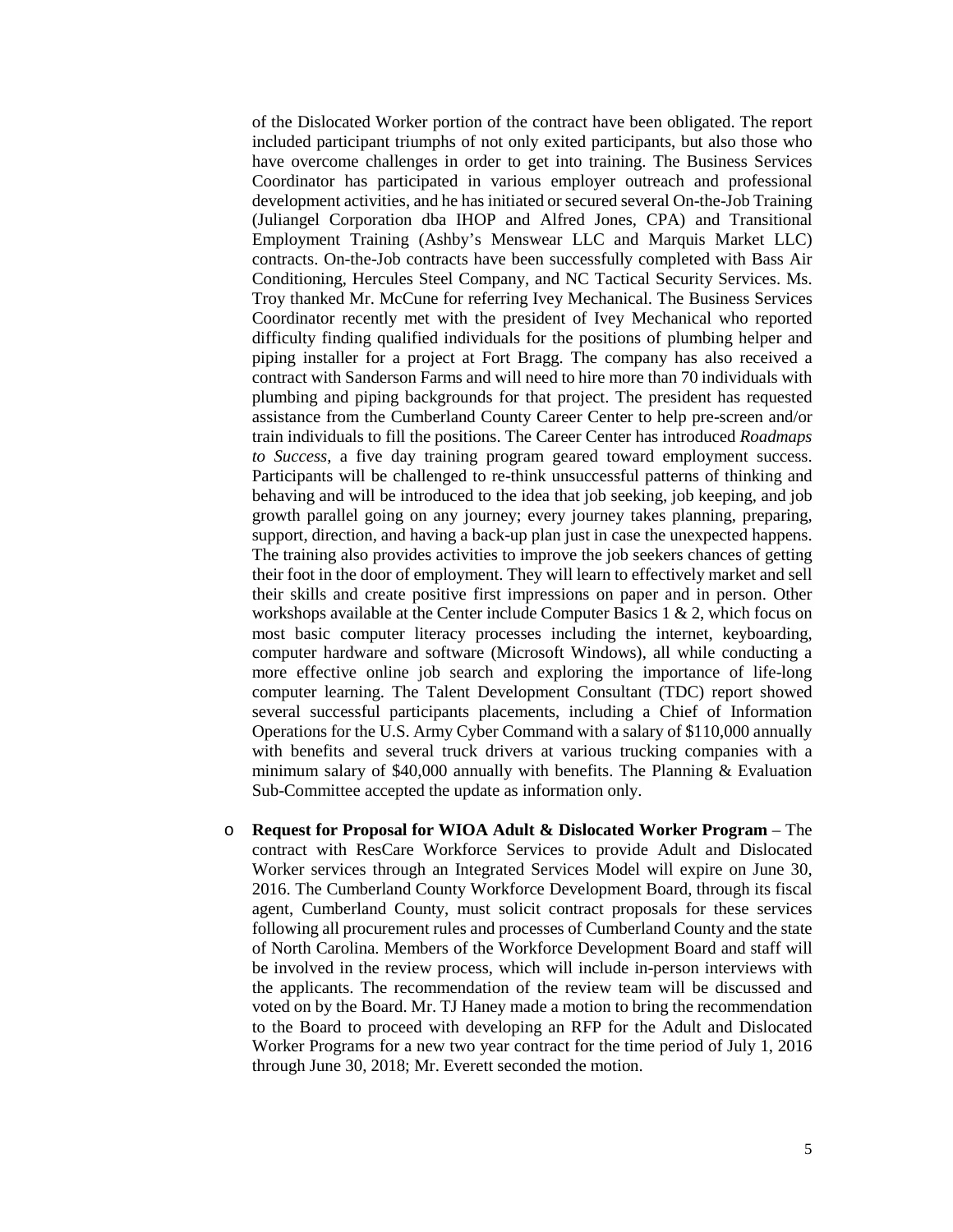- **Labor Market Information** Ms. Cathy Johnson, Chair of the Labor Market Information Sub-Committee presented one item of information:
	- o **Review of most recent LMI report** Mr. Lott referred to the Labor Market Overview provided by the Labor & Economic Analysis Division (LEAD) of the NC Department of Commerce for October and November 2015. The unemployment rate in Cumberland County decreased from 8% to 7% between August and September, thus significantly decreasing the number of individuals unemployed. Mr. Lott said that is a strong indication that the economy is heating back up. The Labor Market Information Sub-Committee accepted the data as information only.
- **Program Activities and Community Relations-** Ms. Esther Acker, Chair of the Program Activities and Community Relations Sub-Committee, presented two items of information:
	- o **Update on Integrated Service Delivery** Mr. Lott provided an update regarding the progress of Integrated Service Delivery (ISD). The ISD Leadership Team (Mr. Lott, Mr. Josephus Thompson, Ms. Troy, and Ms. Brantley) is working well and continues to meet frequently to continually coordinate services and improve customer flow. The Career Center hosted a meeting on October 15<sup>th</sup> with representatives from Fort Bragg to familiarize them with the range of services available at the Center. The Center also hosted a meeting on November  $18<sup>th</sup>$  for representatives from community agencies concerning economic development and to brainstorm on how to better coordinate our services as we reach out to businesses. This initial meeting went well and follow up meeting has been scheduled for December  $16<sup>th</sup>$ . Mr. Lott reported that the state is expected to conduct an on-site visit to the Career Center within the next few weeks in order to complete the process for Career Center Certification. According to NCWorks Online, 5350 individuals have registered in the system between July 1 and October 31, 2015. IN addition, 183 businesses have been documented as receiving a service; this number is low, so the ISD Leadership Team met with the Employer Team to advise them to ensure that they are entering the proper data into the reporting system to capture all of the services being provided. Employer Services include a variety of items, including job orders and assisting businesses when they call into the Center. Ms. Hoppmann suggested reaching out to the businesses that have used the workforce system in the past but may have stopped due to receiving poor customer service. MG Anderson asked if the problems stemmed from a customer service issue or a process issue. In the past, it may have been both, but Ms. Hoppmann shared that she was impressed with the service she received when she contacted the Center recently. Mr. Lott reported that they have conducted Secret Shopper sessions and have used the reports as teachable moments. The Program Activities and Community Relations Sub-Committee accepted the update as information only.
	- o **Governor's Resolution** At the 2015 NCWorks Leadership Summit in Greensboro in October, Governor Pat McCrory charged North Carolina's education and workforce leaders with raising the number of students pursuing postsecondary training. According to the Governor, postsecondary education and training are the "new minimum" that will prepare North Carolina's current students for tomorrow's jobs. According to the National Governor's Association, 79% of nationally available jobs in 1965 required only a high school diploma; today, that number is only 35%. Currently, 54% of the state's workers have some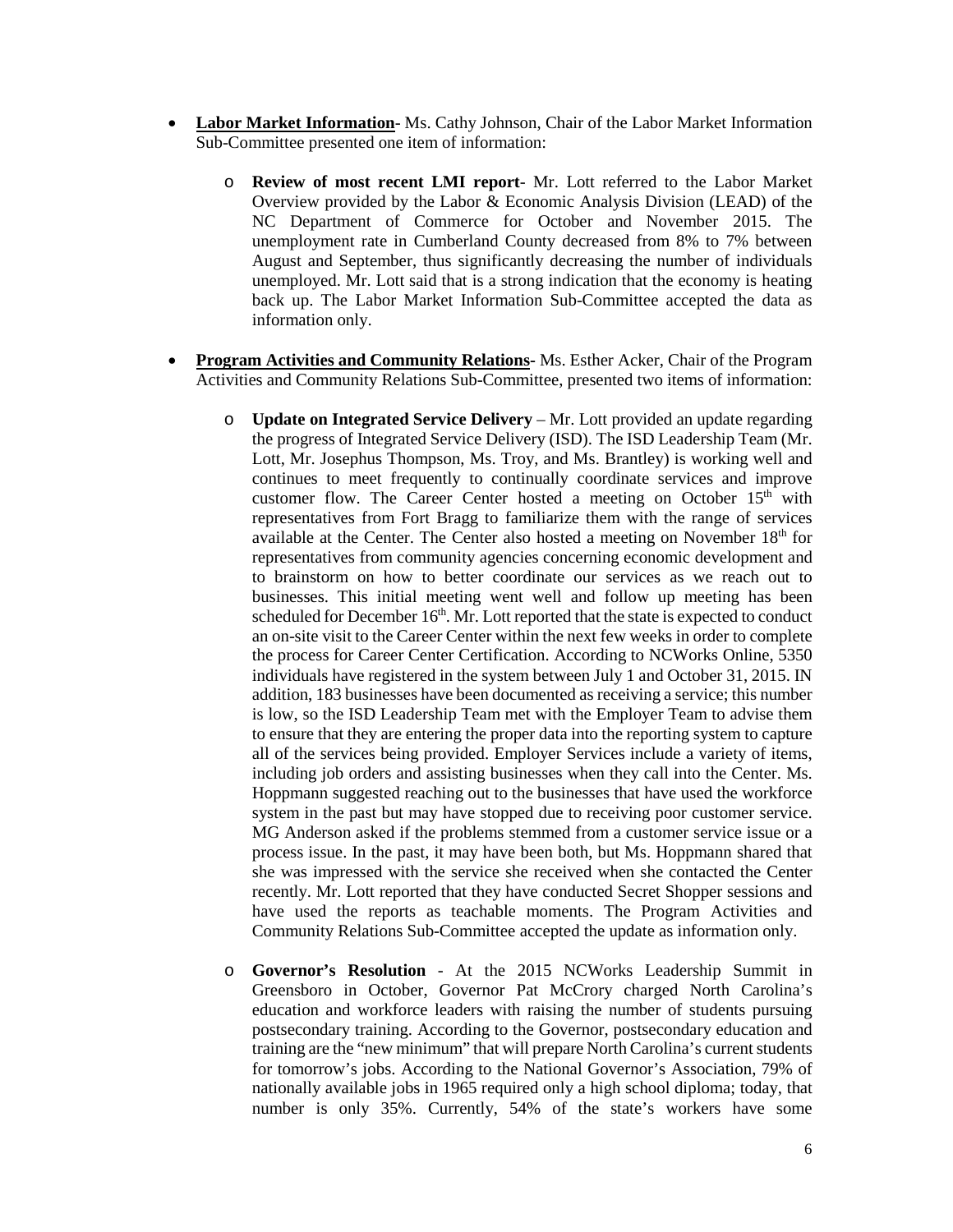postsecondary education; Governor McCrory has set a goal for North Carolina to have 67% of working adults with education and training beyond high school by 2025. In actual numbers, the Governor is asking the workforce and education system to add over 800,000 workers to the ranks of those with credentials and diplomas in ten years. Governor McCrory asked the workforce system to invest in traditional and non-traditional students, including those who are currently disconnected from the workforce. The charge was issued to the UNC Board of Governors, the State Board of Education, State Board of Community Colleges, Independent Colleges and Universities, the NC Business Committee for Education, the Economic Development Partnership of NC, and the NCWorks Commission. In turn, the WDB was asked to consider adopting the resolution and to include it as a measure in the revised Strategic Plan. Several WDB members expressed apprehension about adopting the resolution without knowing the impact it may have on or by Cumberland County and the region. Questions raised included what is the current percentage of workers in Cumberland County/Sandhills region that have some postsecondary education; what does the term " some postsecondary education" actually mean in regard to the resolution (e.g. any postsecondary education, a degree, any sort of certification or license, etc.); do the current programs offered in high school (e.g. High School Connections, programs partnering with the Community College, etc.) that allow high school students to earn postsecondary educations credits and credentials while still in high school count toward the "postsecondary education" definition. MG Anderson acknowledged that the resolution may lead to a more targeted approach and encourage young adults who do not have the necessary support at home or are not equipped to deal with the process of entering postsecondary education (e.g. first generation college students) to move beyond high school. Ultimately, we will have to do things differently than we have been in order to train over 800,000 individuals and meet the "new" requirements for employment. Approval action to adopt the resolution was tabled until additional information could be obtained regarding the impact of and on Cumberland County and the region.

- **Marketing/Bylaws/Nominations-** Ms. Esther Thompson, Chair of the Marketing/Bylaws/Nomination Sub-Committee, presented two items of information:
	- o **Branding** Mr. Lott reported that over the past few years, the state has been working on branding the programs under the Workforce System while at the same time, the Governor's office was working on a brand for the state of North Carolina as a whole. After two years, and \$1.5 million, the NC- Nothing Compares- logo has been released. According to the State of North Carolina's Official Brand Standards manual, "The logo reflects the exceptional natural beauty of North Carolina. It symbolizes the brand by focusing on the pine tree, which grows across every corner of the state, and reflects North Carolina's strong roots and continued economic growth. The logo colors transition from green to blue, mirroring the diverse landscape from the mountains to the sea. The full North Carolina logo incorporates the icon, the tagline, and the logotype in a lockup that represents strength and balance." The new logo supersedes the NCWorks logo under which the Career Center and various other workforce development agencies have been performing. The state has developed a strict implantation plan to ensure the efficient and strategic implementation of the new state brand in certified NCWorks Career Centers. Phase 1 of the plan requires the removal of all JobLink and ESC materials from inside the building (including rugs, clocks, posters, etc.), changing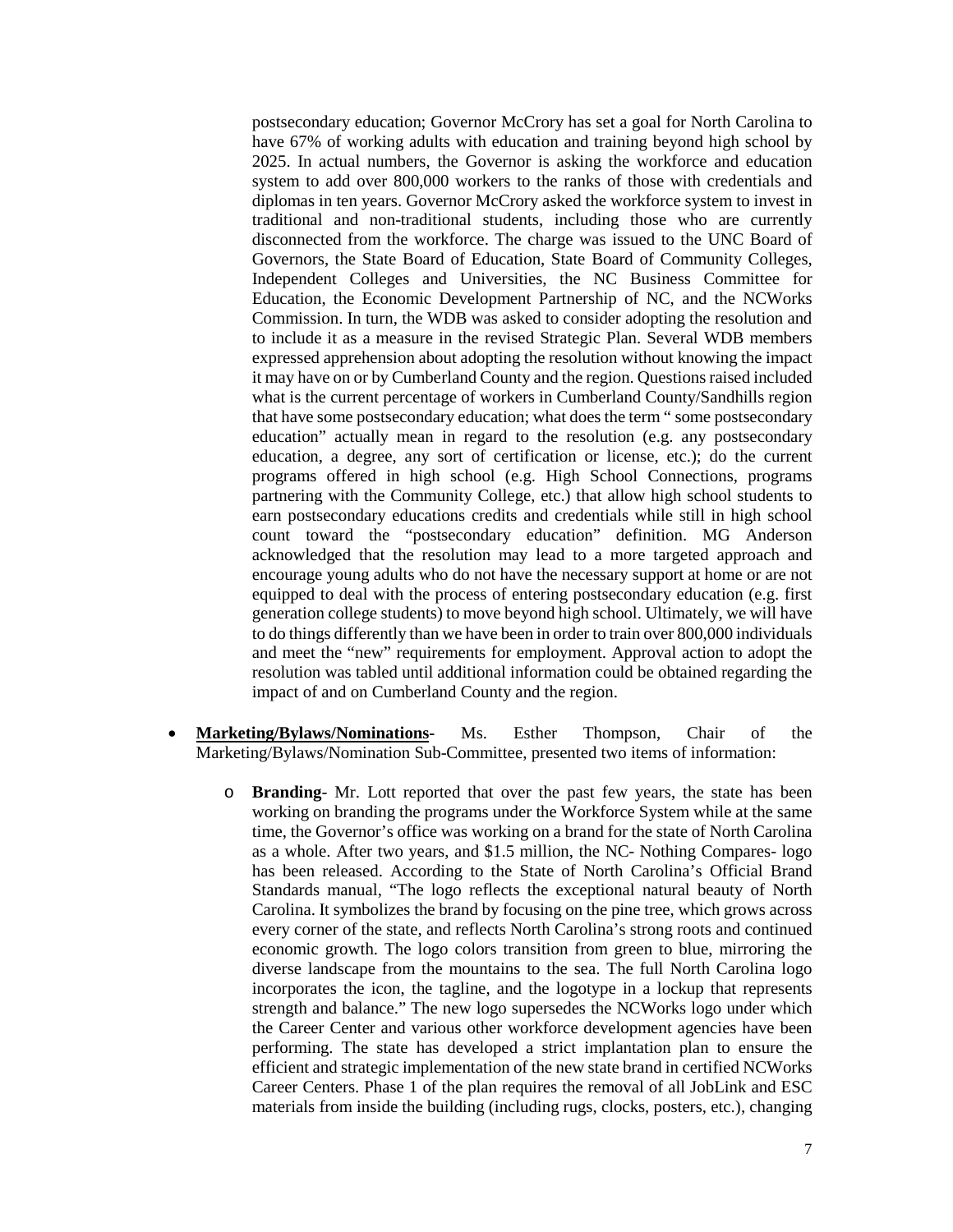the email signatures of all employees in the Career Center to the standard template (instructions to be provided by DWS Communications), development of a plan to remove all old signage, and identification of a local company to create new signs. All new marketing materials (including signs, stationary, and brochures) must be pre-approved by NC Commerce's Branding Team and/or in collaboration with the Regional Operations Director (John Lowery, in the case of Cumberland County). Ms. Thompson, who attended the branding session at the NCWorks Partnership Conference along with Mr. Lott and Mr. McCune, said that the state should supply all of the necessary items for the local areas to purchase; it would reduce confusion and delays if the areas did not have to secure the items on their own and obtain approval from the state. Ms. Gibson inquired about the status of the Workforce Development website in light of the branding changes; Mr. Lott explained that the Career Center does have to be certified in order to request approval to follow the branding guidelines. Though the branding campaign has postponed the redesign of the website, support staff will proceed with working to make it more attractive and user-friendly as soon as we have been granted approval to use the new brand. Members expressed concern that the new brand, along with the NCWorks Career Center logo, will not do much to change the recognition or perception of the "unemployment office." The Marketing/Bylaws/Nominations Sub-Committee accepted the report as information only.

o **Annual Recognition Banquet**- In June of 2015, the Cumberland County Workforce Development Board hosted its first annual Recognition Luncheon, an event to honor outstanding participants (for the categories of Younger Youth, Young Adult, Adult, and Dislocated Worker), partners, and businesses associated with the Workforce Development Center. Members of the Marketing/Bylaws/Nominations Sub-Committee reviewed nominations submitted by the service contractors, ResCare Workforce Services and Cumberland County Schools, and made selections based on the criteria that the state uses each year for the Governor's NCWorks Awards of Distinction, which are recognized at the annual NCWorks Partnership Conference in October. The local award winners' stories were submitted to the NCWorks Training Center for statewide consideration. Ms. Gibson made a motion to recommend to the Board to proceed with planning for the 2016 Recognition Luncheon, to be held in conjunction with the WDB meeting scheduled for Wednesday, June 8, 2016; Ms. Thompson seconded the motion. Staff support welcomes comments and suggestions regarding the event, including a proposed location.

## **OFFICIAL MEETING**

**I. Call to Order -** The December 8, 2015 meeting of the Workforce Development Board was called to order by the Board Chair, Mr. David McCune, at 12:52 PM.

**II. Recognition of Guests** – Mr. McCune welcomed and thanked the guests in attendance.

**III. Ethics Awareness and Conflict of Interest Statement** – Mr. McCune read the North Carolina State Ethics Commission Ethics Awareness & Conflict of Interest reminder statement to the Board.

**IV. Approval of Minutes -** Mr. McCune asked the members to review the minutes from the October 6, 2015 WDB meeting. Ms. Esther Acker made a motion to approve the minutes as read;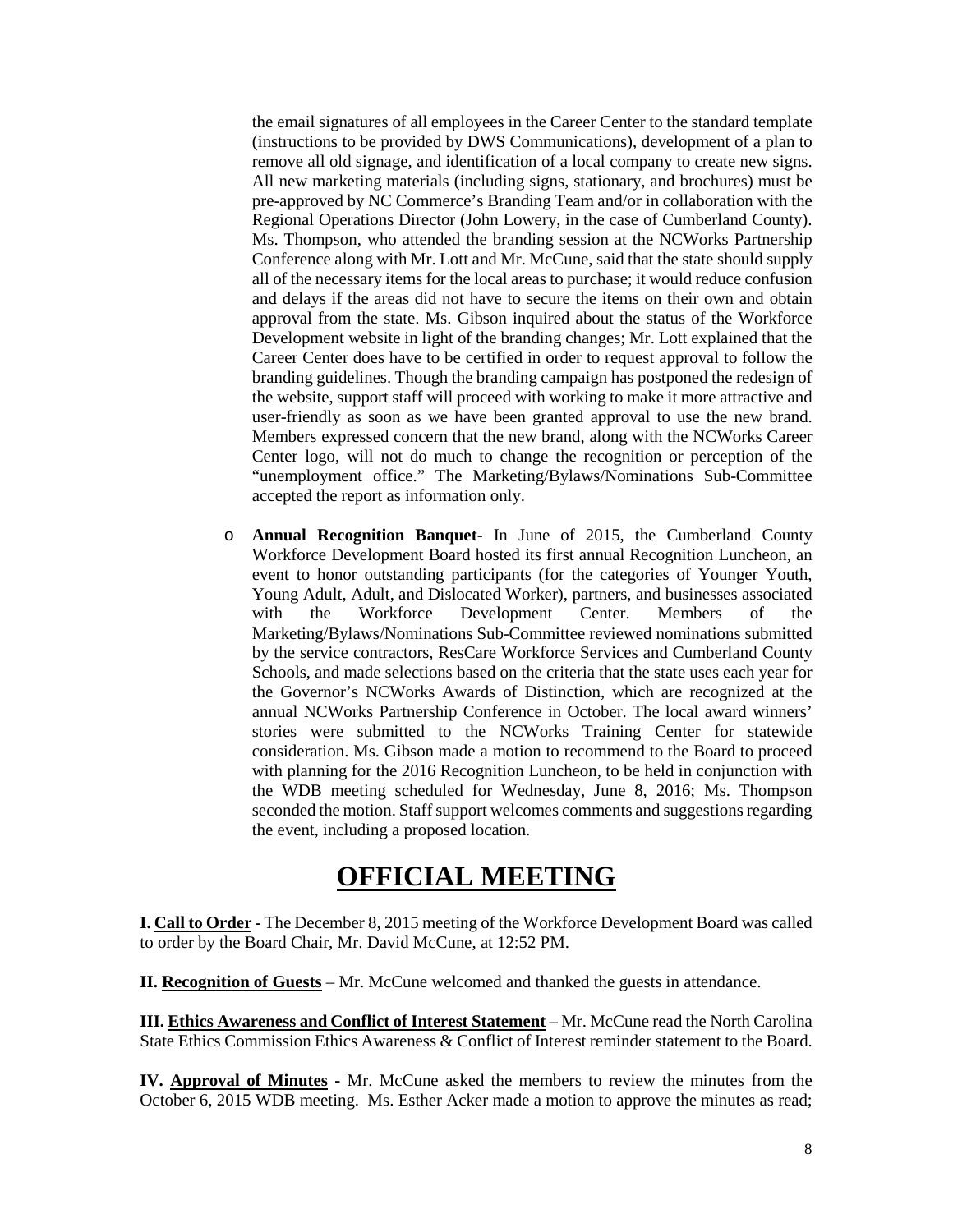the motion was seconded by Ms. Cynthia Wilson and passed unanimously. The approved minutes will be posted on the Workforce Development Board website at the conclusion of the Board meeting.

**V. NCWorks Partnership Conference**- Several members of the WDB and support staff attended the NCWorks Partnership Conference in Greensboro, October 28-30, 2015. The conference drew the highest number of attendees in its history and was diverse in the agencies and partners represented. Ms. Charlene Cross was a moderator and participated in a workshop about the Apprenticeship 2000 program, which offers technical opportunities to motivated high school students and employment after graduation. Sponsoring companies, from around the world, obtain highly skilled employees to fit their technical needs. Caterpillar brought an employee who went through the program and was hired to the workshop to share their experience. The closing session, 'The Top Secrets to Managing Change and Achieving Uncommon Results- Together' by Linda Larsen, was impactful, as were the workshops presented by Jodie Sue Kelly. Mr. Jim Lott presented a workshop with Mr. TJ Haney and representatives from BlueCross BlueShield (BCBS) of North Carolina on "Collectively Serving Business Needs: 'Customer Service in Action,'" which shared the experience of leveraging workforce and economic development with community resources. Mr. Lott explained that Mr. Haney, as Director of FTCC's Customized Training program, was a big help in meeting the needs of BCBS, which ultimately led to the company's decision to locate a call center facility in the area. Mr. Haney gave kudos to the community for making the project successful. He explained that when it comes to business, "the answer is always 'yes'"; then you figure out how to make it happen and be successful. Mr. Richard Everett reported that the conference was professional and well-organized; he appreciated that many of the workshop materials were available online.

**VI. Sub-Committee Reports –** Sub-Committee Chairs presented information to the full Board that had been previously considered by the Sub-Committee members in the committee meetings. All information presented was also included in the Board notebooks for review.

- *Business and Finance –*Ms. Linda Hoppmann, Chair of the Business and Finance Sub-Committee, presented the following information to the Board:
	- o Finance Report– Ms. Nedra Rodriguez presented an updated financial report to the Business and Finance Sub-committee. The Board accepted the report as information only.
	- o Contract Funding- Ms. Hoppmann made a motion to approve the recommendation for WDB support staff to negotiate up to \$300,000 for the ResCare Adult and Dislocated Worker Program contract, up to \$100,000 for the Cumberland County Schools Youth Program contract, and an additional \$50,000, split between both programs, to purchase new computers for the Cumberland County Public Library System; the motion was seconded by MG Rodney Anderson and passed unanimously, with Ms. Jody Risacher recusing herself from the voting action.
- *Youth* Ms. Charlene Cross, Chair of the Youth Sub-Committee, presented the following information to the Board:
	- o Youth Sub-Committee Report- Ms. Cross provided an update on the Youth Sub-Committee. Ms. Cross made a motion to proceed with the development of a Request for Proposal (RFP) for both the Out-of-School and In-School WIOA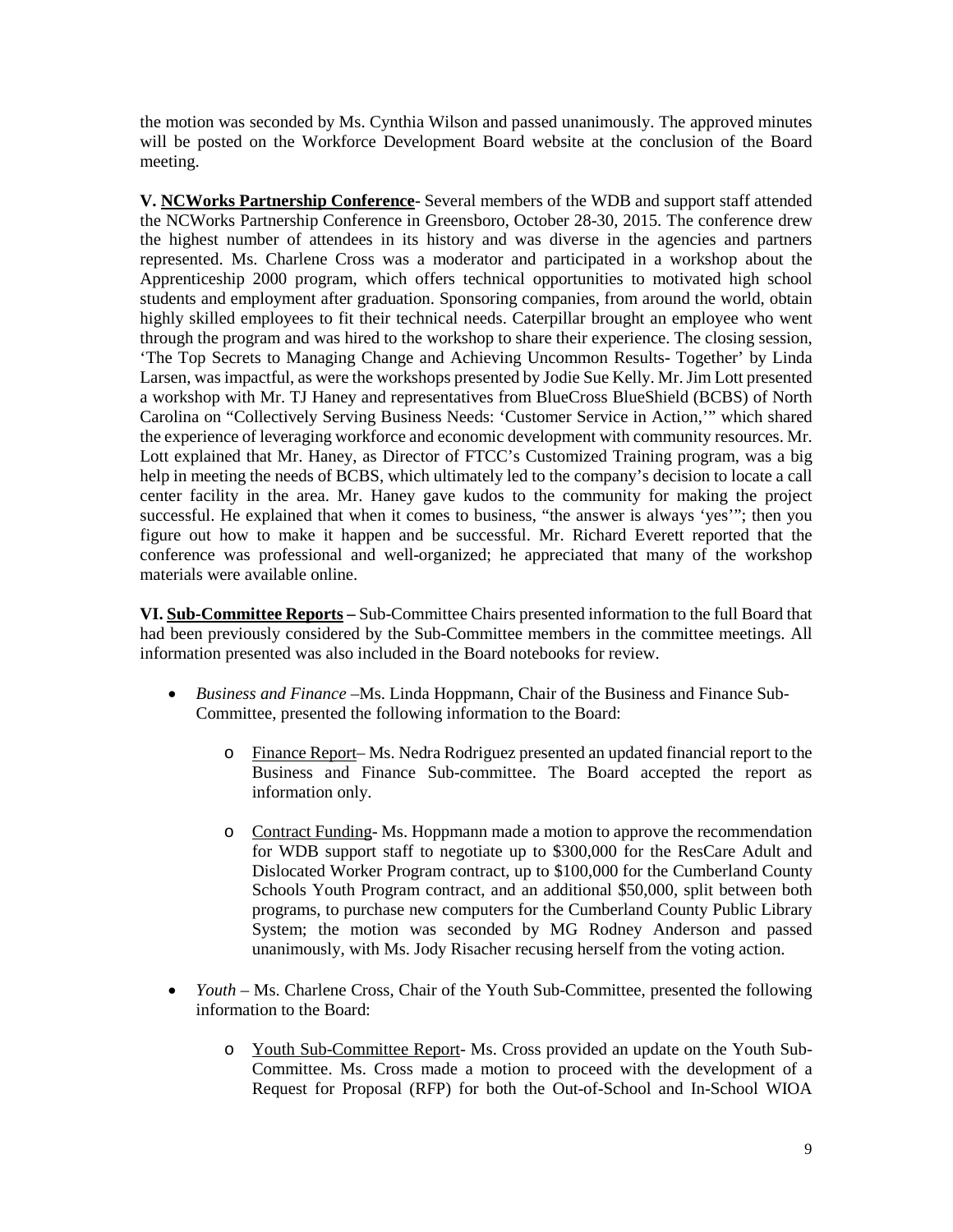Youth Programs for two years beginning on July 1, 2016 and ending June 30, 2018; the motion was seconded by Mr. McCune and passed unanimously.

- o Update on Contract for WIOA Youth Program- Mr. Chip Lucas, Executive Director, Career and Technical Education, for Cumberland County Schools, provided an update on the WIOA Youth Program. The Board accepted the report as information only.
- *Planning and Evaluation* Mr. Richard Everett, Chair of the Planning and Evaluation Sub-Committee, presented the following information to the Board:
	- o Update on Contract for WIOA Adult & Dislocated Worker Program Ms. Lorria Troy, Project Director for ResCare Workforce Services, provided an update on the WIOA Adult & Dislocated Worker Program to the Planning and Evaluation Sub-Committee. The Board accepted the report as information only.
	- o Request for Proposal for WIOA Adult & Dislocated Worker Program- Mr. Everett made a motion to proceed with the development of a Request for Proposal (RFP) for the WIOA Adult and Dislocated Worker Program for two years beginning on July 1, 2016 and ending June 30, 2018; the motion was seconded by Ms. Cross and passed unanimously.
- *Labor Market Information* Ms. Cathy Johnson, Chair of the Labor Market Information Sub-Committee, presented the following information to the Board:
	- o Review of most recent LMI report Mr. Jim Lott, Director, shared the most recent Labor Market Overview provided by the Labor & Economic Analysis Division (LEAD) of the NC Department of Commerce. The Board accepted the report as information only.
- *Program Activities and Community Relations –* Ms. Esther Acker, Chair of the Program Activities and Community Relations Sub-Committee, presented the following information to the Board:
	- o Update on Integrated Service Delivery Mr. Lott provided an update on the progress of Integrated Services Delivery to the Program Activities and Community Relations Sub-Committee. The Board accepted the update as information only.
	- o Governor's Resolution- Approval action to adopt the resolution was tabled until additional information could be obtained regarding the impact on and influence of Cumberland County and the region.
- *Marketing/Bylaws/Nominations –* Ms. Esther Thompson presented the following information to the Board:
	- o Branding Mr. Lott provided an update on the state NC- Nothing Compares branding campaign to the Marketing/Bylaws/Nominations Sub-Committee. The Board accepted the update an information only.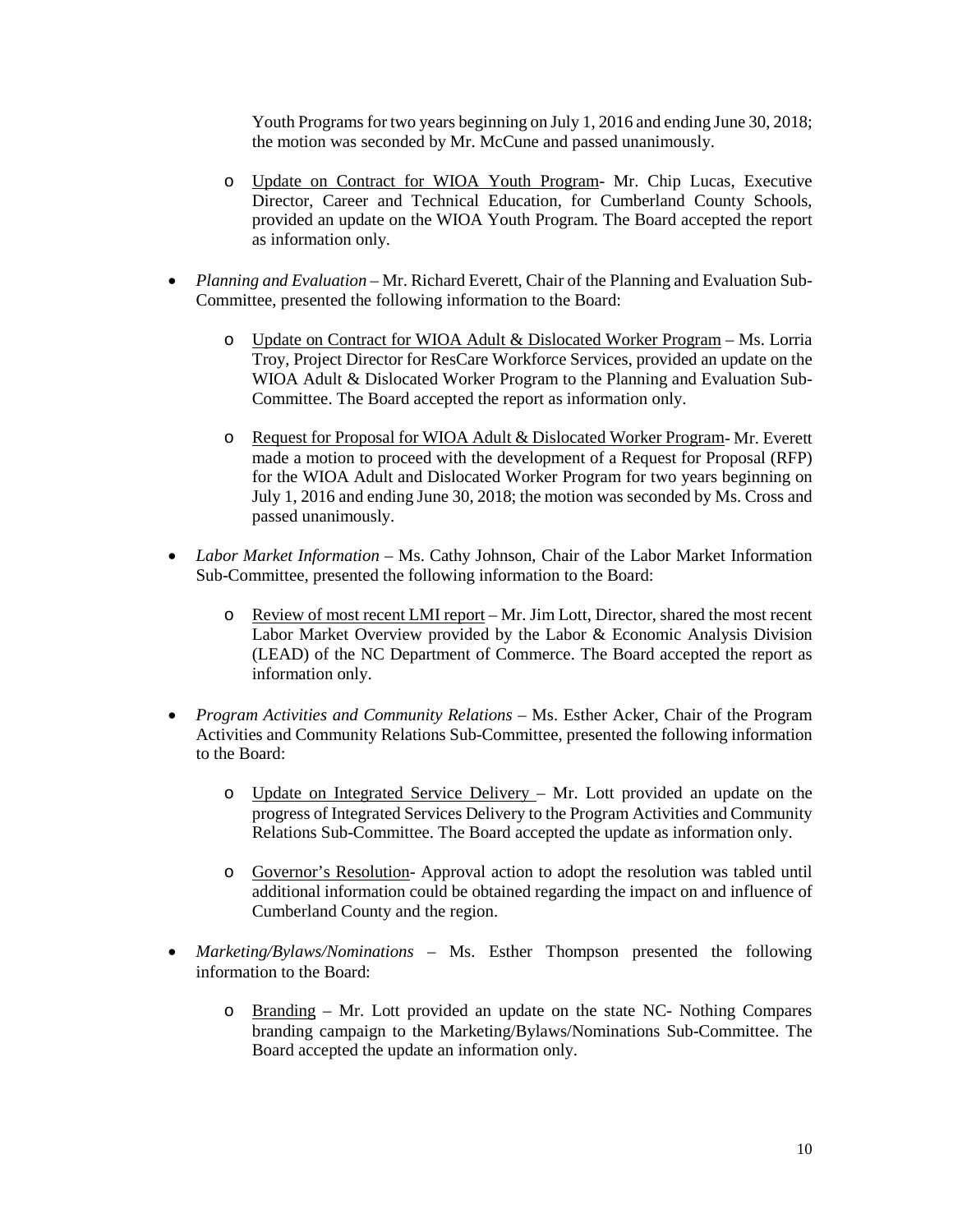o Annual Recognition Banquet- Ms. Thompson made a motion to proceed with planning for the 2016 Annual Recognition Luncheon; the motion was seconded by Ms. Pam Gibson and passed unanimously.

**VII. Director's Report** – The Director's Report, located in the "Additional Items" tab of the notebook, included brief updates. The US Department of Labor (DOL) will issue the final WIOA regulations "sometime in 2016." In the meantime, some instructions are being transmitted through a series of Training and Guidance Letters (TEGLs), like the one discussed during the Youth Sub-Committee report. Staff from the Division of Workforce Solutions (DWS) will be meeting with Youth Program staff within the next few weeks to provide further training and instruction on eligibility issues and imputing data into the NCWorks system. The US Department of Labor, Employment and Training Administration, has issued a grant solicitation to focus on training IT workers; the grant is to be submitted by early March. \$100 million is available, with grants ranging from \$2-5 million each. The specific occupations are those that IT companies are currently using H-1-B Visas for, and there is a requirement of at least 25% matching in "leveraged resources." Mr. Lott reported that the money for the grants comes from money the US DOL receives from each H-1-B Visa issued. Ms. Gibson added that the grant also allows for STEM-related fields, including health. The North Carolina Workforce Commission met the previous week and adopted a draft of the State Unified Plan, which must be submitted by the state to the US DOL in mid-March. The plan incorporates all four titles of WIOA (Adult, Dislocated Worker, and Youth Programs; Adult Education and Literacy, administered by the Community College System; Wagner-Peyser, also known as the Employment Service; and Vocational Rehabilitation). The plan will be incorporated into the local planning instructions for the coming year. As discussed and approved during the Business & Finance Sub-Committee, WIOA funding will be used to purchase new computers for the Cumberland County Public Library System in order to increase outreach of services. Mr. Lott reported that the Library has been an excellent partner of the Career Center, hosting many job fairs, providing job search assistance, and reaching out-of-school youth, ages 16-24. Mr. Lott has also been working with Dr. David Brand and Mr. Paul Gage from FTCC to explore ways to use WIOA funds for class-size training within the Collision Repair and Refinishing Technology Program. Class-size training is allowed in WIOA, as long as the training program is unique and satisfies a demonstrated need. Mr. Lott reminded the Board that Ms. Gibson did a great job with the application to certify the Collision Repair and Refinishing Technology Program as a career pathway; the grant allows for a request for a \$30,000 planning grant, as well as a request of \$125,000 to expand the scope of the career pathway.

Mr. McCune congratulated MG Rodney Anderson for being named President of the New Greater Fayetteville Chamber of Commerce, and Ms. Gibson for her new position as Dean of Engineering & Applied Technology with FTCC.

Upcoming Workforce Development-related conferences include the Southeastern Employment & Training Association (SETA), March 6-9, 2016 in Myrtle Beach, SC, where Ms. Nore Brantley will be presenting a workshop on transitioning the Youth Program under WIOA; The National Association of Workforce Boards (NAWB), March 12-15, 2016 in Washington, DC; The North Carolina Employment & Training Association (NCETA), April 6-8, 2016, in Greensboro; and the National Association of Workforce Development Professionals (NAWDP), May 24-26, 2016 in Orlando, FL.

**VIII. Focus: Transition Tech and Collision Repair & Refinishing Technology Programs** – Ms. Charlene Callahan, Transition Tech Coordinator with FTCC, explained the College's commitment to serve the active, retired, or transitioning military, and their family members, in our community and Fort Bragg units by providing access to academic degree, diploma, and certificate programs,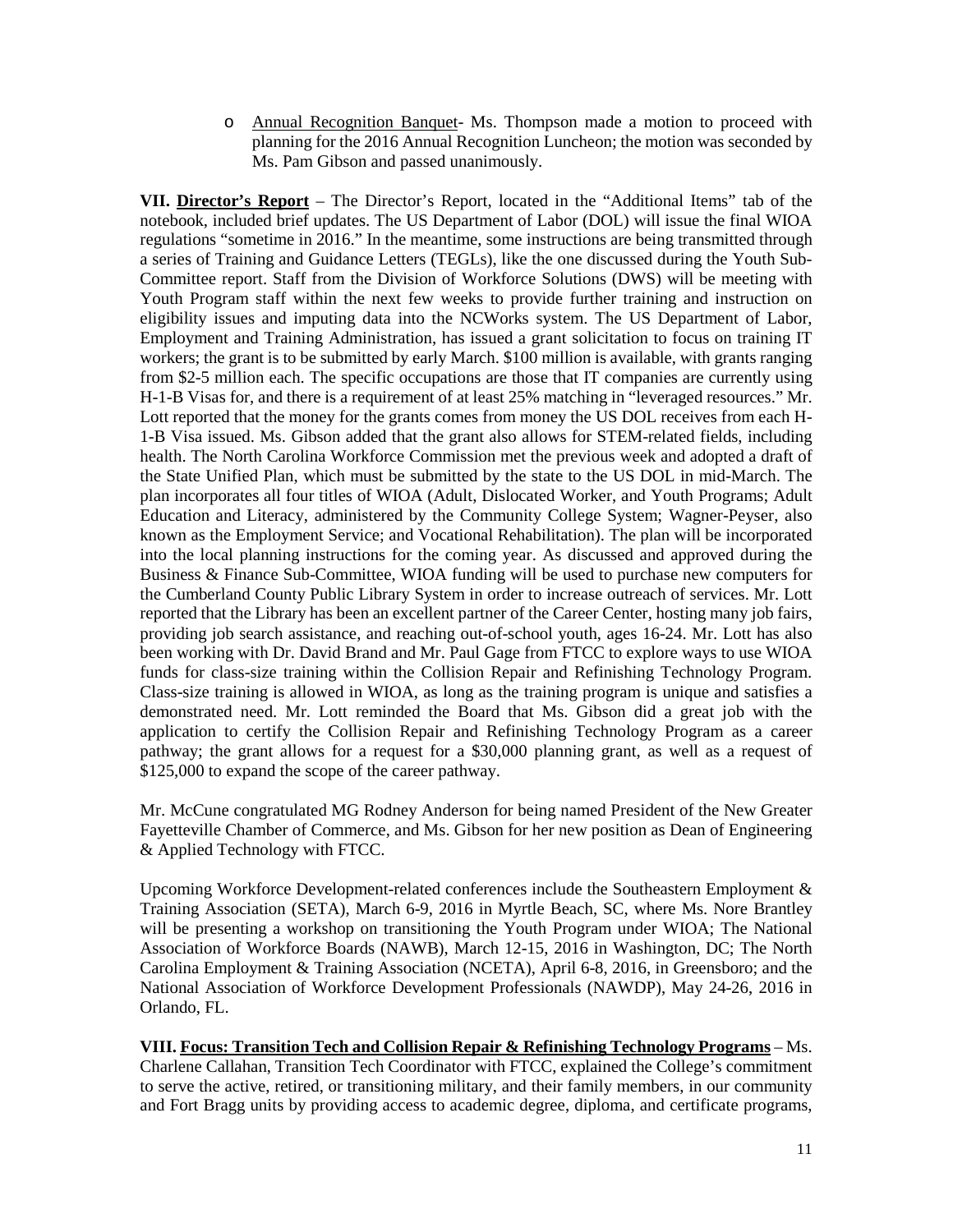as well as short-term skills development training to facilitate unit readiness, career enhancement, preparation for the workforce, and personal growth. North Carolina has the third largest Department of Defense (DoD) presence in the United States, with approximately 17,000 individuals discharged annually from bases in the region. However, many of these individuals are unaware how their military training translates into high-demand, high-wage careers. Businesses can reap the benefits of these discharged individuals, who already understand the value of dedication, discipline and hard work, and will bring a strong work ethic and exceptional job skills to the workplace. The Transition Tech Program provides short-term training and industry-focused certificates and credentials in several career pathway options, including Information Technology, Telecommunications, EMT, Logistics, Certified Collision Estimator, HVAC, and the solar industry, along with common curricula, including a program overview, military credit articulation, skills and Human Resources development, and mock job interviews. As reported in the Adult & Dislocated Worker Program update for the Planning  $&$  Evaluation Sub-Committee, 88 transitioning military have been enrolled, in partnership with the WIOA Dislocated Worker Program, in the OSHA 30 & Lean Six Sigma, CATV & Fiber Optics Telecommunications Training since September 28, 2015. The program is available to exiting military six months prior to their leave; most are able to attend the training while still in active duty, and due to partnerships with community businesses, including Walmart Distribution, Caterpillar, Coty, Goodyear, Purolator, and Champion Home Builders, many are offered civilian jobs prior to exiting the military. For more information on the Transition Tech Program, please contact Ms. Callahan at (910) 486-3626 or [callahac@faytechcc.edu.](mailto:callahac@faytechcc.edu)

Mr. Paul Gage, Director of Transportation Services Technologies with FTCC, introduced the Collision Repair and Refinishing Technology Program, which is the result of brainstorming between FTCC and industry executives two years ago in response to the critical gap in automobile repair. Mr. Gage, a veteran of the industry, was asked to design the program and is now running it. He credits Dr. Larry Keen, FTCC President, Dr. Brand, FTCC Senior Vice President for Academic and Student Services, and the team at FTCC for seeing the need, stepping up to the challenge, and allowing Mr. Gage to develop the program the way it needed to be. In response to MG Anderson's inquiry about the increased demand for skilled technicians, Mr. Gage explained that after 100 years with few changes to the industry, new high-tech materials have emerged, with nobody to know how to work with them. In addition to an aging workforce (average worker is 49-51 years of age), which has created a huge vacuum in the industry, nobody was spending money on properly training a new generation of workers. Mr. Gage reported an occupational projection of 180,000 open positions in the United States, but systemic problems, including image issues, has led to recruitment snags. Nobody is talking to middle and high school students about the money-making potential; the average individual in the industry makes \$75,000 per year. The program, which combines both instructional and hands-on training components, took a little more than a year to create, with Cumberland County and industry representatives donating funds to build a state-of-the-art facility, which includes prep stations and a paint booth. FTCC partnered with Gerber Collision and Glass, Nationwide Insurance, PPG Coatings, the Inter Industry Conference for Automotive Collision and Repair (I-CAR), and the North Carolina Business Committee for Education to create a program that will provide individuals with the skills and resources they need to be successful in the industry. The curriculum prepares individuals to apply technical knowledge and skills to repair, reconstruct and finish automobile bodies, fenders, and external features. The two year program offers an Associate Degree, Diploma and Certificate Programs, and two-day continuing education courses; course work may include transportation systems theory, braking systems, climate control, design parameters, drive trains, electrical and electronic systems, engine repair, engine performance, environmental regulations, materials, product finish, safety, steering and suspension, transmission and trans-axles, and sustainable transportation. Graduates of the curriculum should qualify to take the National Institute for Automotive Service Excellence (ASE) certification examinations and also for entry-level employment in automotive dealerships, independent repair shops, or as self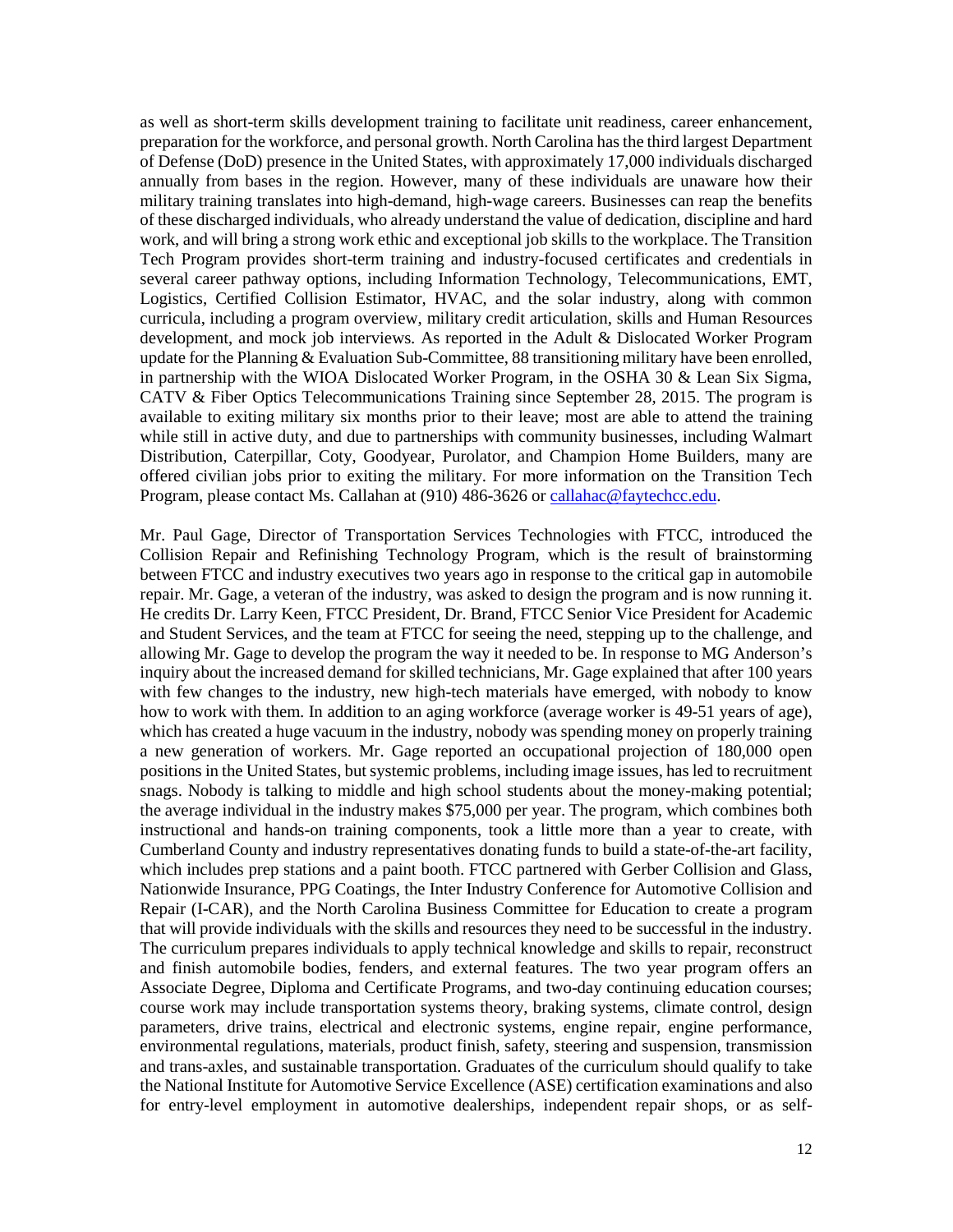employed collision repair and refinishing technicians. Students must pass the hands-on portion in order to move on in the course. The program, which started in August of 2014 with 15 people, begins a new cohort every eight weeks. As of January 2016, 140 people will be participating in the program. Over 100 professional certificates have already been earned, and despite not yet graduating, 70% of the program's students are already working, some making as much as \$45- 50,000 working only part time as they complete the program. In fact, Gerber Collision and Glass has standing offers available to all graduates of the program. Mr. Gage spoke about holding the students accountable and to a very high standard, while promoting great team building between the students and their instructors. Although the program is the only one of its kind, it did draw comparisons to programs such as WyoTech, which offers career training in construction trades and transportation technology. Mr. Gage explained that programs like WyoTech cost as much as \$40,000 year (plus housing), are not accredited, and do not offer a degree; the Collision Repair and Refinishing Technology Program at FTCC costs only \$5,500. Due to the close proximity to Fort Bragg, it made sense to link the program to the base, as there will always be a pipeline of skilled, dedicated individuals. The program does have a diverse population of both military and nonmilitary students, but Mr. Gage would like to see more females in the program. He explained that women, who only currently make up only 5-10%, have proven to be great workers, in that they pay attention to detail, maintain a clean workspace, and have terrific customer service skills. Mr. Gage said that they are looking to the future, with plans to expand to a second facility in Spring Lake, as well as bring in other aspects of the business, including insurance estimators and adjusters, as well as the administrative end of running a shop. In partnership with Cindy Burns in the FTCC Business department, the program is recruiting graduating business students for interviewing opportunities with industry representatives. Due to an exclusive partnership with Penske, as well as interest from other businesses in the industry, including Honda and National General, Mr. Gage is looking to develop training courses to be held at the Center. Honda aircraft has even reached out regarding training for their painters. Companies across the nation will be sending their employees to the facility in Fayetteville, North Carolina, for continuing education and required training. The facility is being promoted as an effective business and education model with great potential for expansion to individuals all over the country. After receiving such support from the community, Mr. Gage said they felt obligated to give back to the community, so many of the cars they work on come from the Fayetteville and Spring Lake police departments, as well as lot damaged vehicles, through partnerships with insurance companies, and the Dealers Association. Recruitment videos have been developed for use by recruiters and guidance counselors, and the program is endorsed through Cumberland County Schools and High School Connections. MG Anderson remarked that the program, which began as an economic development issue, needed a champion (Dr. Keen) and a highly skilled technician (Mr. Gage), in order to produce a solution to the problem. For more information about the Collision Repair and Refinishing Technology Program, please contact Mr. Gage at (910) 678-9845 or [gagep@faytechcc.edu.](mailto:gagep@faytechcc.edu)

The next Youth Sub-Committee meeting is scheduled for Friday, February 5, 2016 at the Career Center (410-414 Ray Ave).

The next meeting of the Workforce Development Board is scheduled for Wednesday, February 10, 2016 with sub-committee meetings beginning at 11 am. The location will be announced closer to the date of the meeting. Please note that as of 2016, WDB meetings will take place on the second Wednesday of every other month, not on Tuesdays.

Mr. McCune adjourned the meeting at 1:38 pm. Attendees were welcome to take a tour of the Collision Repair and Refinishing Technology Center.